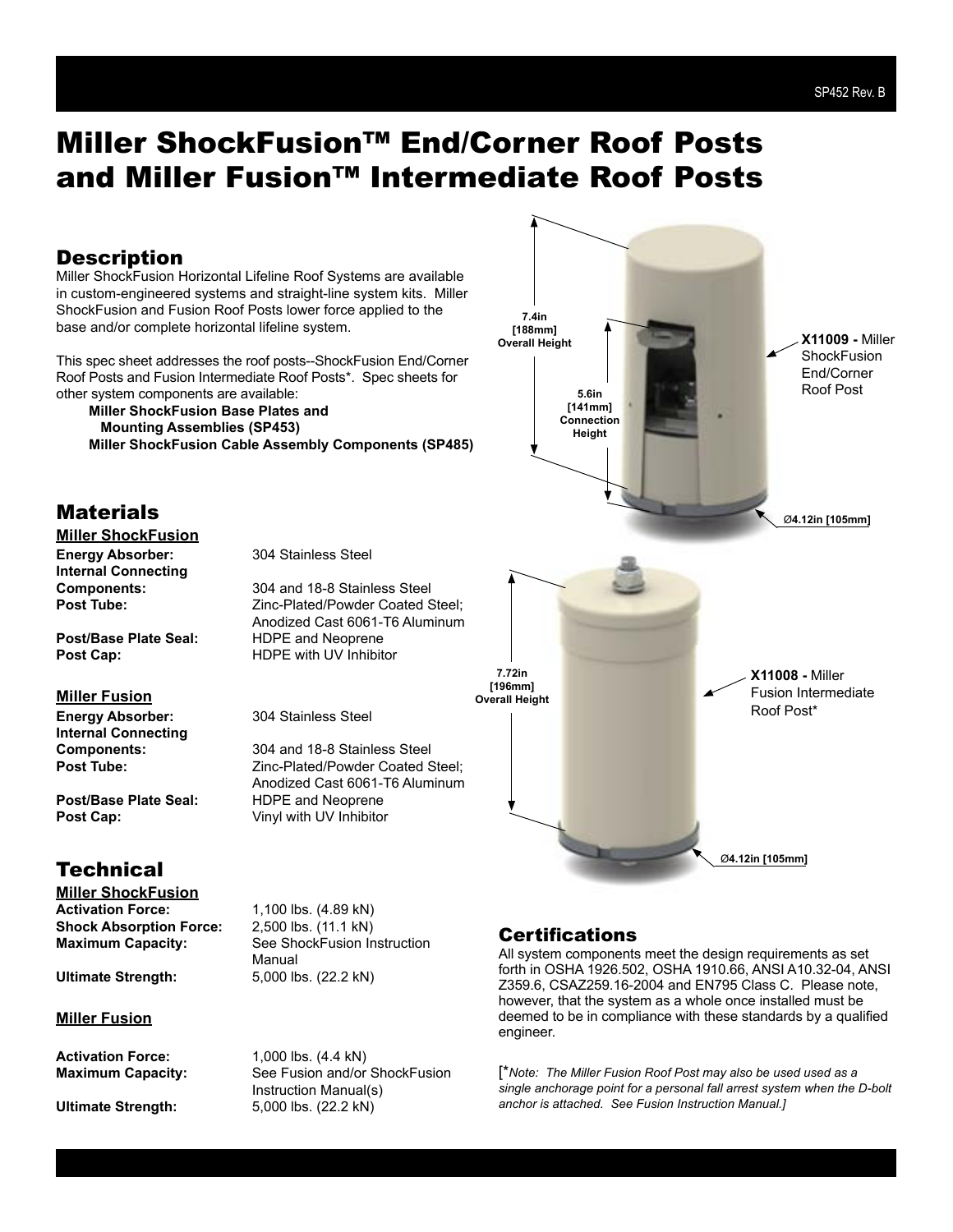An engineer or qualified person must ensure that the roof structure to which a ShockFusion System is installed is able to withstand potential tensile and shear forces which may be imposed at the locations where end and intermediate roof anchor posts are attached. The tensile and shear strength requirements are based on a 2:1 safety factor.



#### **Tensile Force Distribution at End Posts**

Maximum tensile force at end posts is 500# per corner of base plate; tensile strength required is 1000# with a 2:1 safety factor incorporated

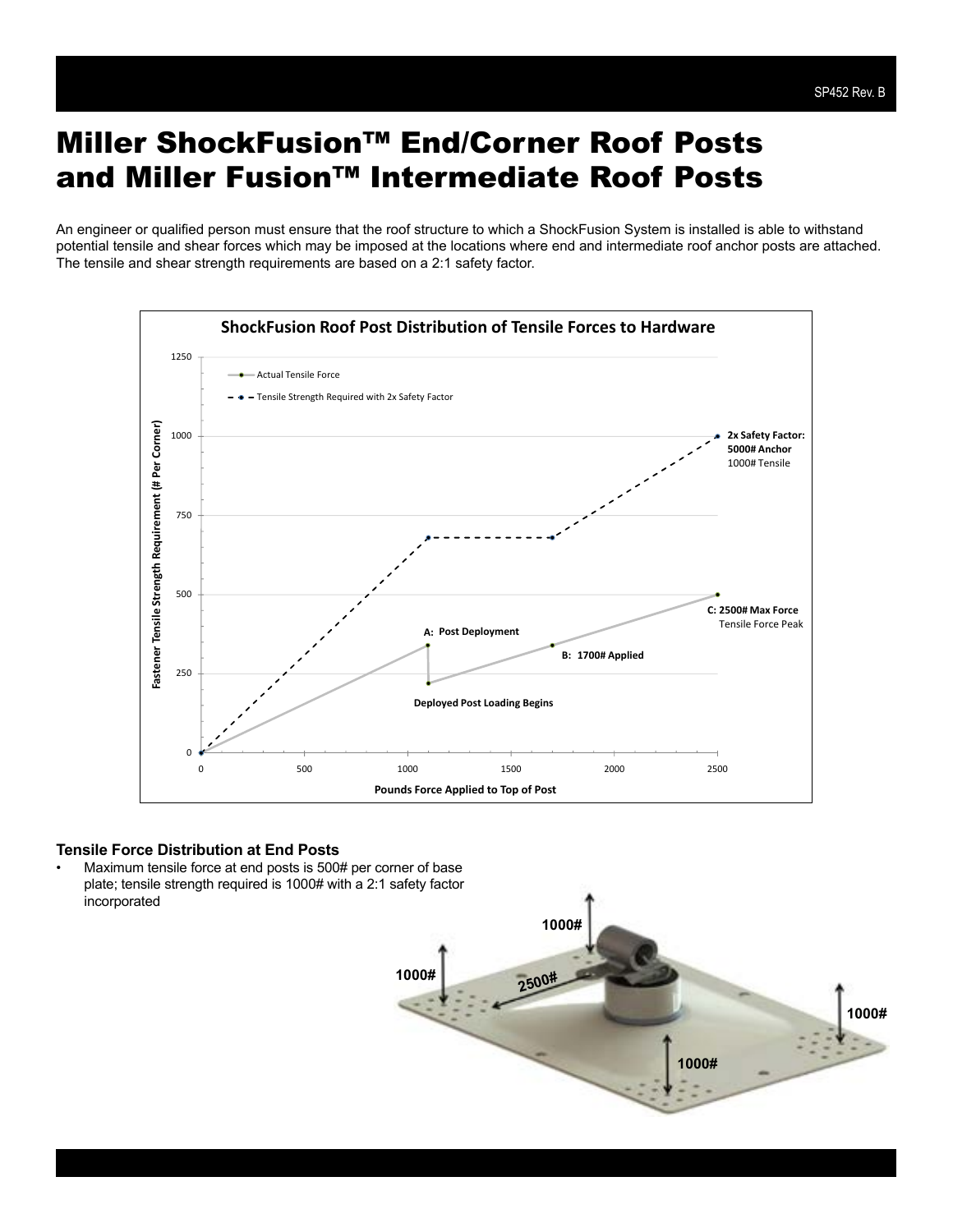

#### **Tensile Force Distribution at Intermediate Posts**

• Maximum tensile force at intermediate posts is 500# per corner of base plate; tensile strength required is 1000# with a 2:1 safety factor incorporated